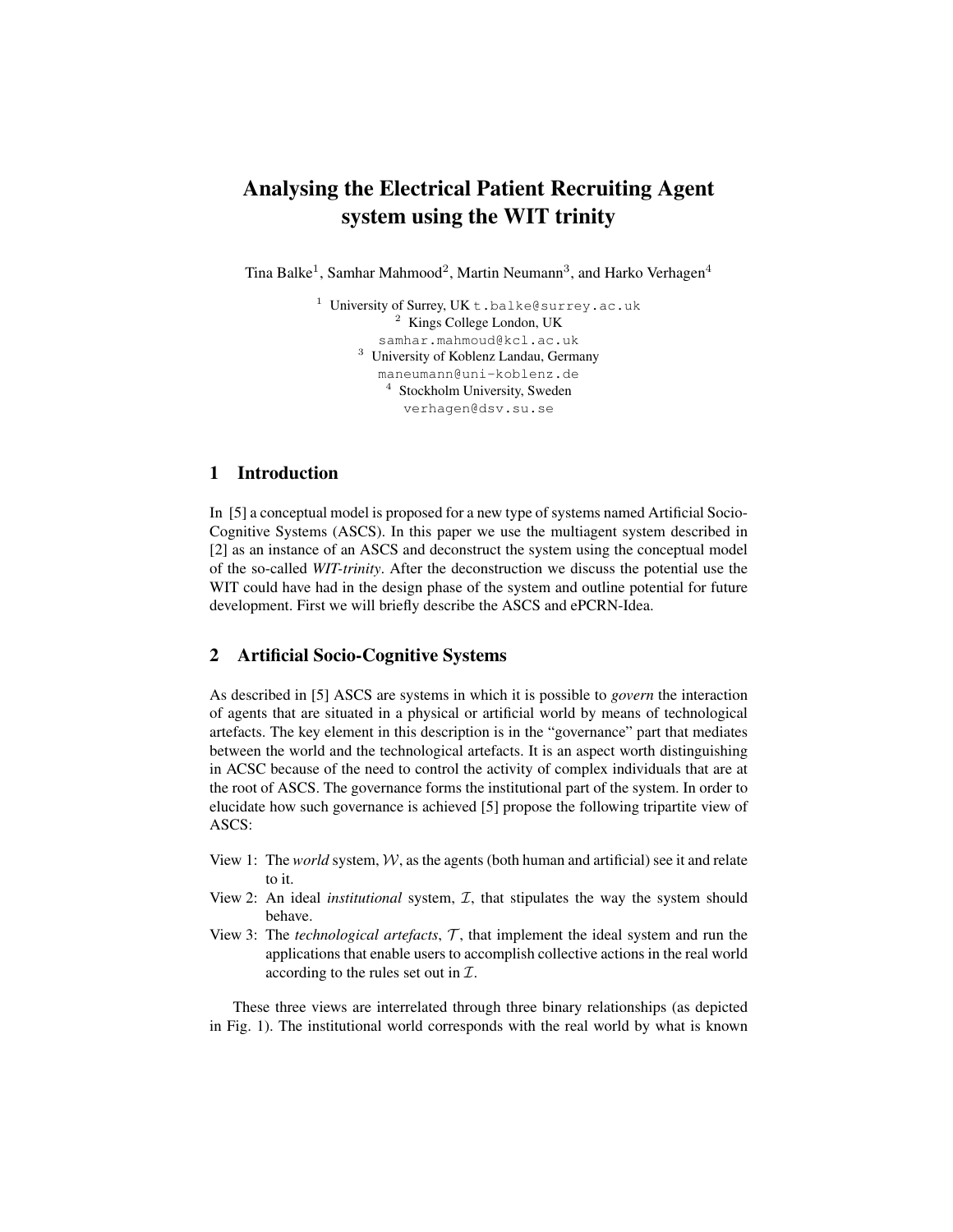

Fig. 1. The tripartite view of artificial socio-cognitive systems: The ideal system,  $\mathcal{I}$ ; the technological artefacts that implement it,  $T$ , and the actual world where the system is used,  $W$ . After [4].

as a "counts-as" relationship [6, 1] by which (brute) facts and (brute) actions in the real world correspond to institutional facts and actions in the institutional world  $\mathcal I$  only when these comply with the institutional conventions, in which case the institutional effects of those institutional actions carry over to have effects in the real world. Note that  $W$  is not the entire real-world, only that part of the world that affects and may be affected by the system. Secondly, the conventions and norms prescribed in the institutional world have their counterpart in the technological world in the sense that institutional conventions constitute a specification of the requirements of the system that is implemented in  $T$ . In turn, the system, as implemented in  $\mathcal T$  is what enables interactions (through a proper interface) in W. Thus, the agents in W control the artefacts in  $\mathcal{T}$ , but also, we contend, this relationship is symmetric, in that by virtue of the percepts delivered via  $\mathcal{T}$ , the artefacts in  $\mathcal T$  effect some control over the agents in W. It should be noted that each of these three binary relationships needs to satisfy certain integrity conditions:

– The *corresponds* relationship needs: (i) to guarantee that the objects and concepts involved in the descriptions and functioning in  $\mathcal I$  are properly associated with entities in  $W$ ; i.e., that there is a bijection between terms in the languages in  $\mathcal I$  and objects and actions in  $W$ . (ii) that the identity of agents in  $W$  is properly reflected in their counterparts in  $\mathcal I$  and is preserved as long as the agents are active in the system, (iii) that the agents that participate in  $W$  have the proper entitlements to be subject to the conventions that regulate their interactions and in particular to fulfil in  $W$  those commitments that they establish in  $I$ , and (iv) that the commitments that are established according to  $\mathcal I$  are properly reflected in  $\mathcal W$ .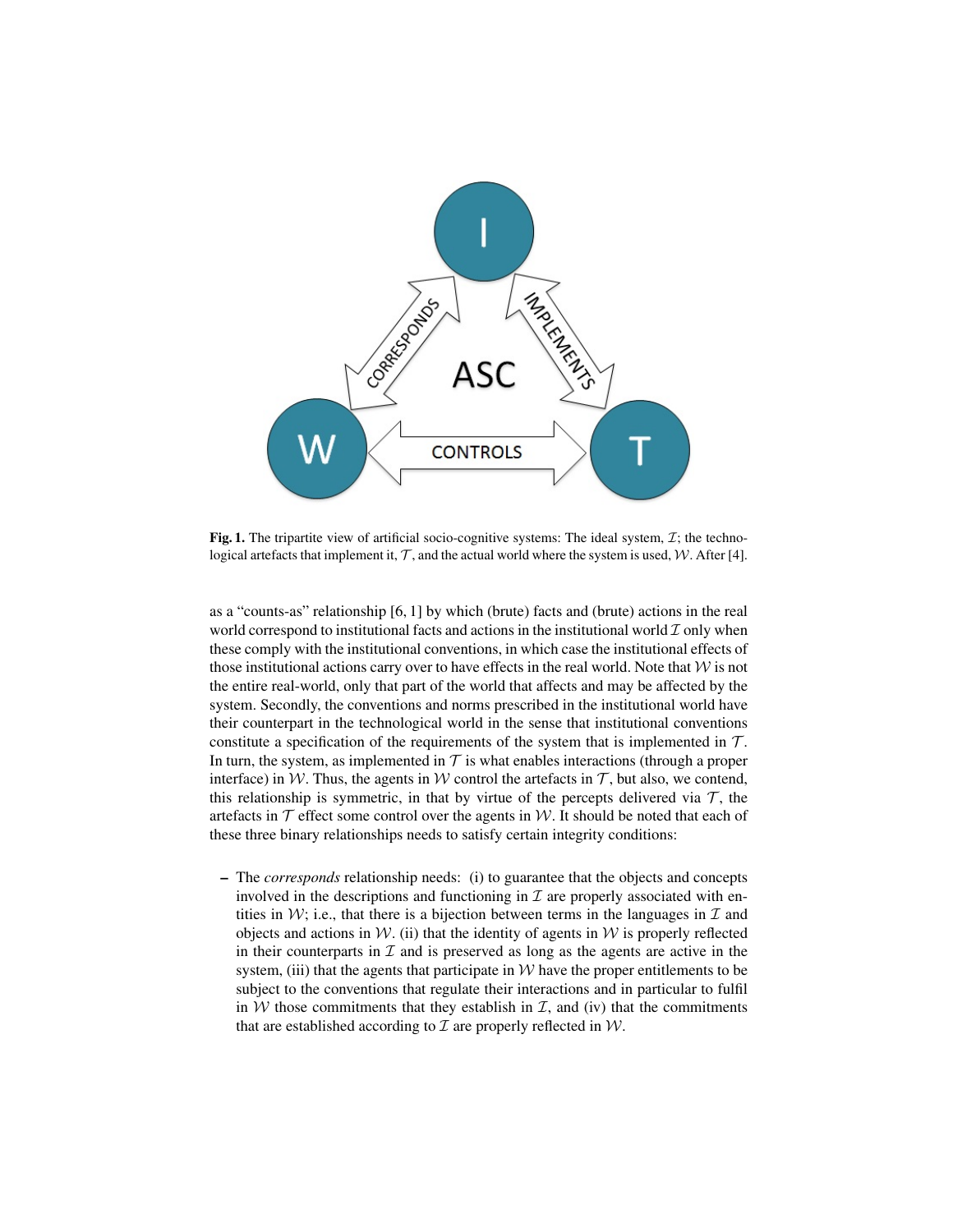- The *implements* relationship needs to be a faithful programming of the institutional conventions so that actions and effects are well programmed, norms are properly represented and enforced, etc.
- Finally, the *controls* relationship needs to make sure that: (i) the technological artefacts work properly (communication is not scrambled, data bases are not corrupted, etc.) and (ii) inputs and outputs are properly presented and captured in  $W$ , according to the implementation of the corresponding processes in  $\mathcal{I}$ . (iii) Algorithms and data structures in  $T$  behave as the conventions in  $T$  prescribe.

#### 3 Case Study: ePCRN-Idea

In the following we present specific case study how disentangling socio-technological artefacts in the line of this integrated view - rather than an isolated analysis of the individual e.g. technological or social dimensions - enables a systematic comprehension of the recursive dependencies and influences of these different dimensions on each other.

Clinical trials are the gold standard by which the efficiency of medical interventions are evaluated. They involve the controlled testing of treatments on patients who match certain criteria, e.g. age, gender, condition. The stringent nature of these criteria, however, mean that many trials are unsuccessful in recruiting sufficient patients. A review of the UK Medical Research Council found that only 31% of trials actually recruited to their planned target, with 30–40% of costs arising during the recruitment phase alone [3], as discovering and contacting eligible potential recruits is logistically and legally challenging. Consequently, many research projects take far longer to complete than is desirable (or, in the worst case, not at all). *ePCRN-IDEA* [2] is a human-driven agent-based recruitment system for clinical trials. Figure 2 illustrates the architecture of the overall system, where arrows indicate the interactions between agents, i.e. the flow of information. To provide greater insight, the links are also annotated with example operations that occur through these interactions. Note that these are just examples and do not provide an exhaustive set of interactions.

The process of trial recruitment begins with the *Trial Designer Agent*. This is an agent that resides within the organisation of the *researcher*. The researcher is a human operator responsible for defining new trials. The Trial Designer Agent works with the researcher to generate an instantiation of the clinical trial model. The Trial Designer Agent then passes the newly created trial model to one or more *Trial Manager Agent*. Many of these exist throughout the healthcare system available in the country; typically, these would be distributed in a geographical sense. In the UK, for example, healthcare is split between multiple geographical management groups termed primary care trusts (each would have one agent). The Trial Manager Agents are responsible for coordinating in which clinics recruitment should be performed (for each trial). Once they have decided this, they pass the new trial model to a set of *Trial Recruiter Agents*. These exist on every GP's computer in every clinic. The Trial Recruiter Agent monitors the data entry by the GP to decide if any patient matches the eligibility criteria for the trials it is aware of. If a match is observed, the Trial Recruiter Agent generates a graphical pop-up asking the GP to recruit the patient. Obviously, this requires real-time access to patient information, which is provided by a *Patient Data Handler Agent*. This also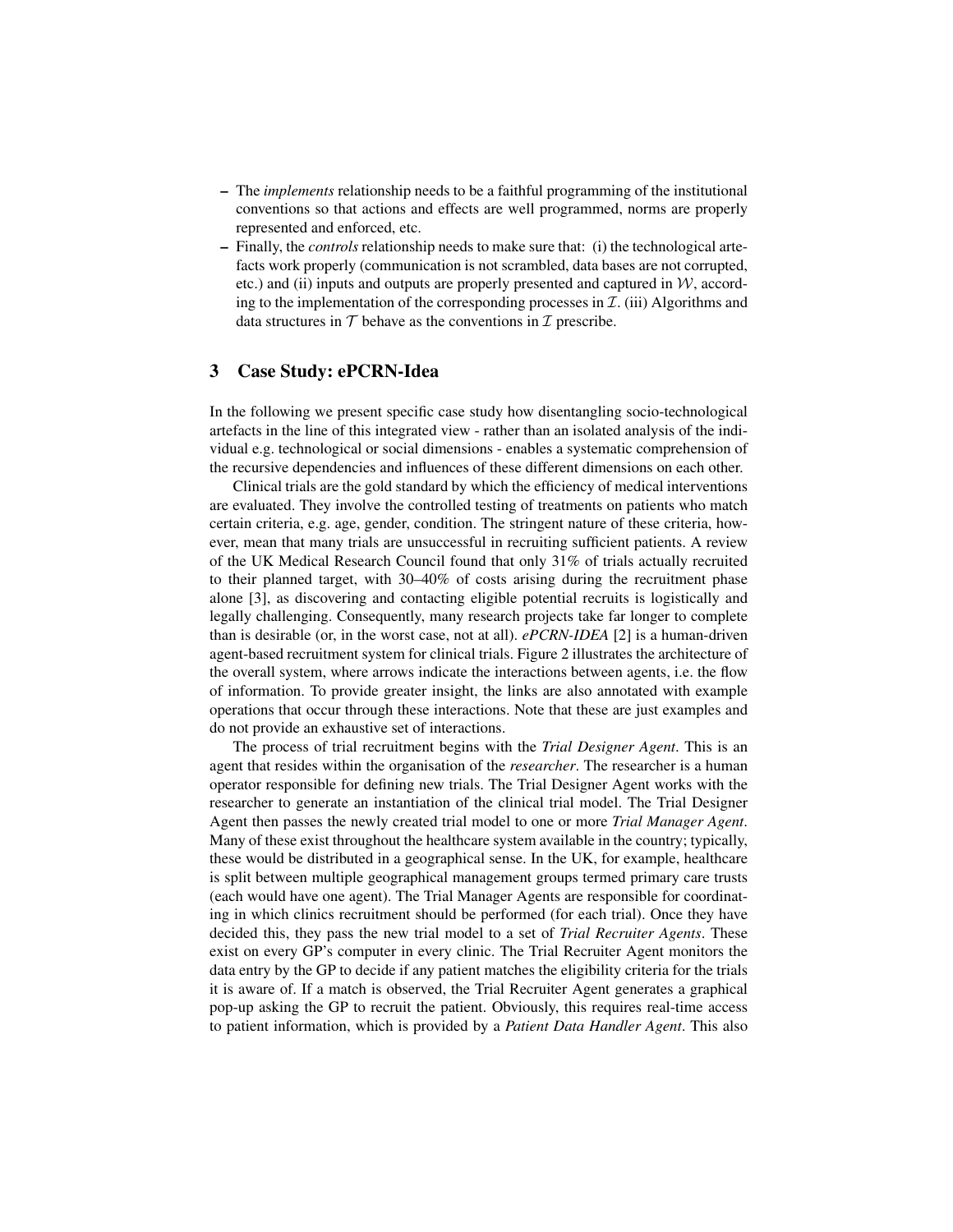

Fig. 2. Recruitment system architecture

sits on the GP's computer, but is owned and managed by the company that controls the patient's medical records.<sup>5</sup> Once someone has been recruited, an *Trial Conductor Agent* is contacted to initiate the trial with the patient. In the simplest case, this might involve retrieving information (e.g. a blood pressure reading), whereas in other cases it could involve complex interventions (e.g. drug treatments) accompanied by proactive data collection. The system has been installed in more than 50 clinics with more than 120 clinicians involved. We have been successful in initiating three (diverse) clinical trials within the system, with 811 patients being recruited for these trials, exceeding normal recruitment figures.

## 4 Mapping the Case Study to the W-I-T Dimensions:

Along the lines of the tripartite view of ASCS the case can be disentangled along the views of the world W, institutions  $\mathcal I$  and technological artefacts  $\mathcal T$ . W, i.e. the world view, is represented by several of the components of our case study. This includes the humans in the system such as the GP, the patient and the researcher. Likewise, the office or entity executing the actual clinical trials is part of the real world.

The digital entities enabling the recruitment process are part of the technical view. This dimension includes the two software agents (Trial Managing Agent, Recruitment Agent) as well as the patient data handling system.

The design agent is not part of the technical dimension, but is considered belonging to the institutional dimension of WIT. The reason for this categorization is that the research design constitutes an institutional fact of scientific practice. Another institution can be found when considering the doctor patient relationship (marked as x in the diagram) that is an institutional in the sense that is follows a standardize pattern of conduction by both parties involved. This particular institution is affected by the implementation of the system, both in terms of a change of routines of interaction (additional

<sup>&</sup>lt;sup>5</sup> In the UK, several commercial vendors provide Electronic Health Record databases that perform this function. Clinics are largely free to select their preferred one.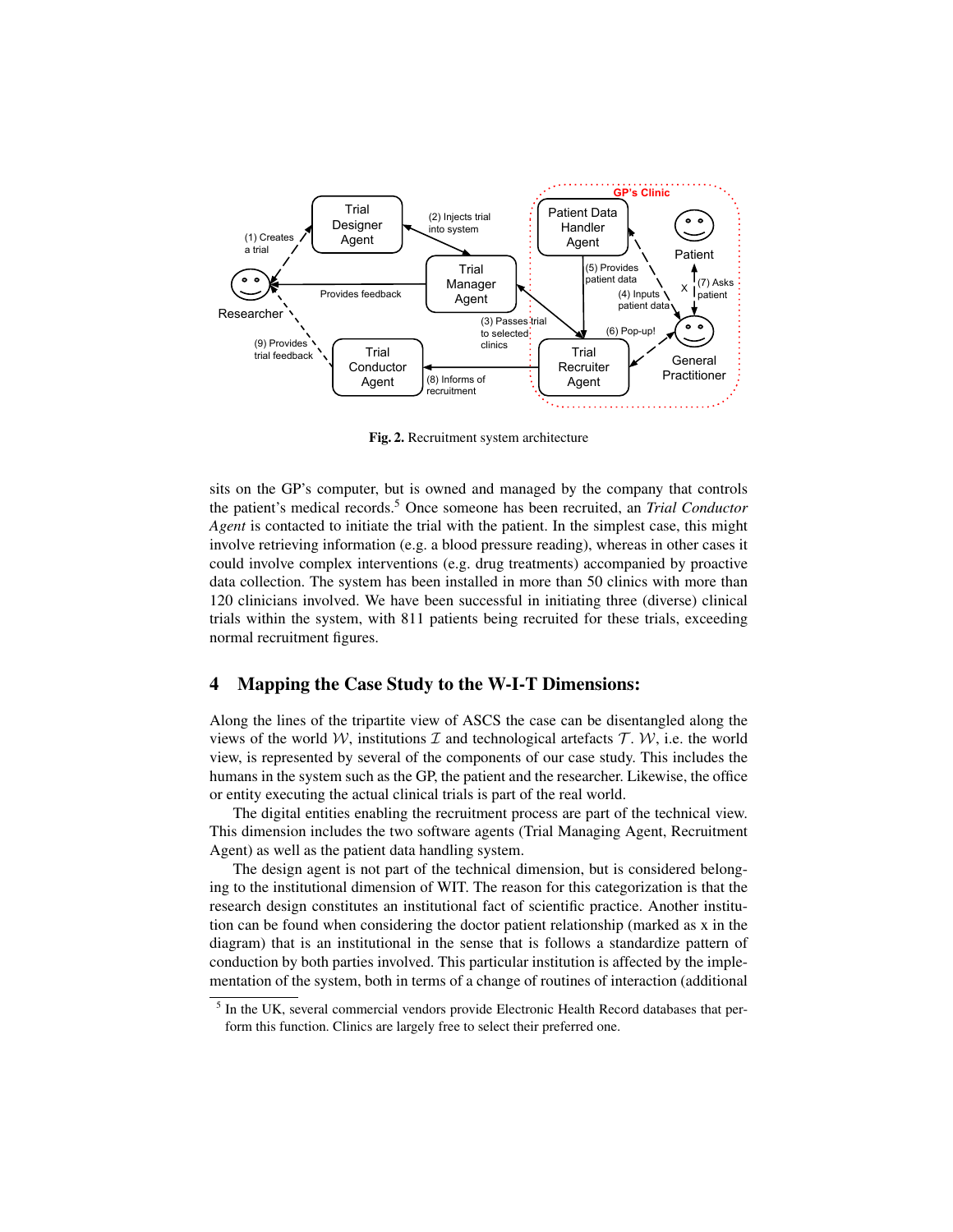questions from the GP to the patient which need to be asked during the appointment) as well as well utilization of new technology for storing and communicating information. A final institution we identify in the case study is the GP practice itself, whose organizational structure and processes are reorganized by the information.

Concerning the *controls relation between* Wand  $\mathcal{T}$ , the condition (i) that the technological artefact works properly is satisfied need to be shown for the trial managing agent, the recruitment agent and the patient data handling system. Correct functioning of the trial managing agent is secured by the trial designer agent, who provides input and controls the output of the system. Controlling the output secures that system functions as intended. The recruitment agent is controlled by the trial conductor, whereas the patient data handler is under control of the GP. Moreover, it is obvious that in the initial phase of implementing a technological system bugs may occur in every technological system. In such case it is important that people (in  $W$ ) handling the system can communicate with the systems engineer. Thus the design of relations *within* Wis essential for a proper relation between Wand  $\mathcal{T}$ .

Condition (ii) that the input and output is properly presented is decided ultimately by the question whether the system is factually used by the GP in everyday practice. Here ease of using, design of the user interface and the time needed to get acquainted with the system and how much time it occupies in the practical use. The same holds for the patient data handler. However, this is a more established system.

Condition (iii) that T behaves according to the standard in  $\mathcal{I}$  need to be secured by the software engineer developing the system. The primary focus to increase success and speed of clinical trials is ultimately derived from the standards of medical ethics to save human life and the fact that clinical trials are the gold standard to achieve the goal of medical progress which in turn contributes to achieve the goal of medical ethics.

However, condition (iii) of the controls relation is constraint by several sometimes contradictory norms and institutions which are specified in the *implements relation between*  $\mathcal{T}$  *and*  $\mathcal{T}$ . This concerns issues such as protection of private data, time schedule of the GP necessary for an effective doctor-patient relation, or trial priorities. Many of the issues cannot be answered by yes or no. However, at least data protection needs to be secured by the technological implementation and it need to be secured that the trial recruiter agent produces a proper match between the trial and patient characteristics. For this purpose it is essential that the access to patient data works properly, i.e. that the recruiter agent selects all or as much as possible eligible patients but only those, and at the same time fulfils the condition of protection of private data.

To investigate whether the *corresponds relation between* W*and* I is satisfied, it need to be shown that the conditions (i) (iv) are fulfilled. Concerning (i), a bijection between *Wand Treed to be demonstrated.* For instance, it needs to be shown that the trial manager agents are geographically distributed in the world to sufficiently cover e.g. the whole UK and sufficiently coordinate the allocations of patients to trials. This proves that the goal of the system, which is ultimately derived from  $I$ , is factually realized in  $W$ . Likewise if a successful implementation of the system reduces costs for recruitment will realize the institution of economic optimization.

Condition (ii) that identity of  $W$  is preserved while agents are active in the system concerns correct handling of patient data. The test runs indicate that this is the case.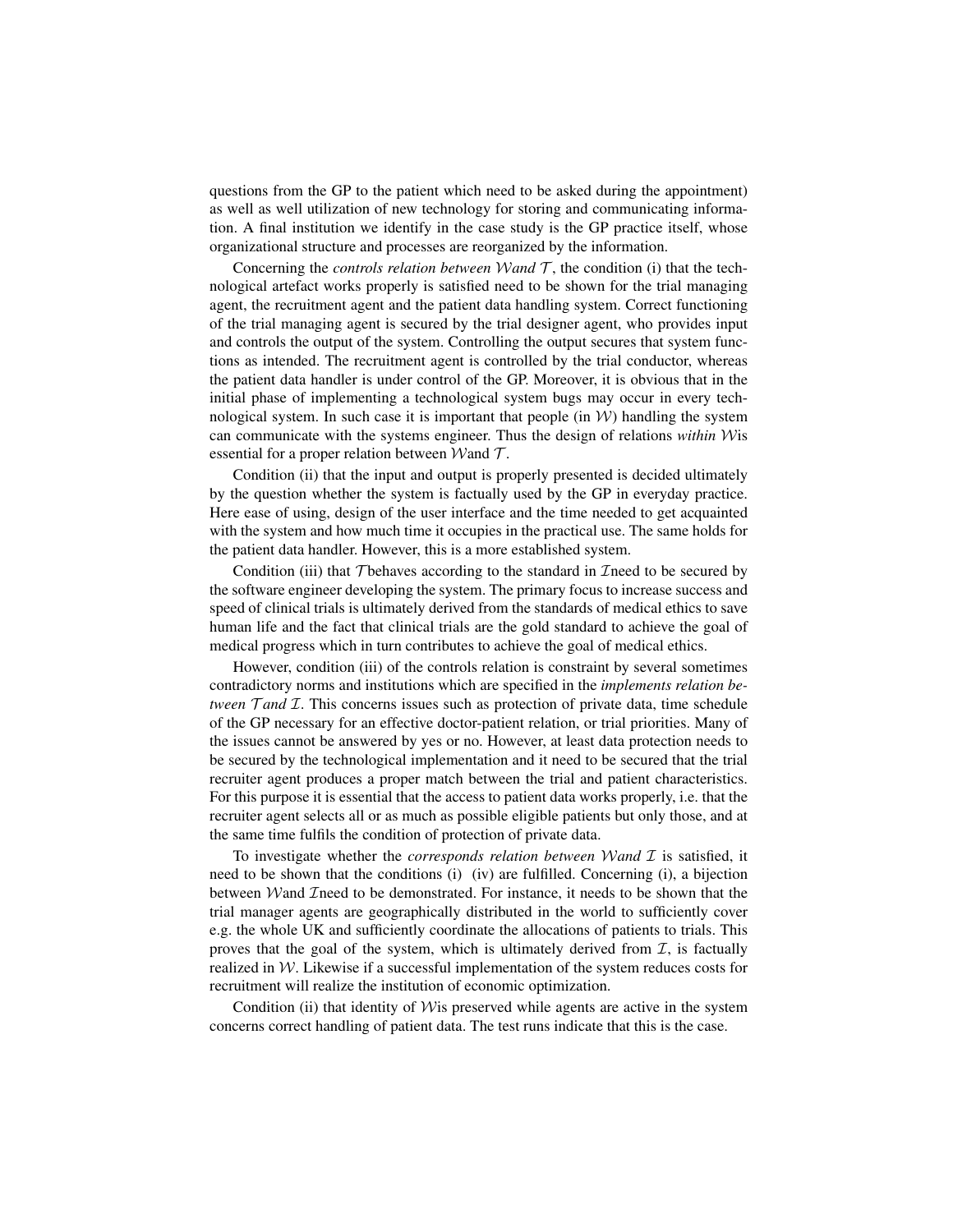Examining condition (iii), in particular the entitlements of the patient are highly sensitive. Primarily the GP is responsible that these entitlements are respected, i.e. that the well-being and the privacy of the patient is guaranteed.

Concerning condition (iv) that commitments from Iare properly reflected in Win particular the GP and the researcher have to be considered. It can be stated that the technological system supports the commitment of the researcher. Prime goal of the system is to increase efficiency of research, i.e. to encourage the commitment of the researcher to the institutional goal of scientific progress. This has to be realized given the constraint to respect the commitment of the GP to factually realize in  $W$ the commitment to the institutional standards for doctor-patient relationships. Thus it needs to be investigated whether the system saves time for the consulting dialogue or whether further time gets lost.

### 5 Discussion

Certainly the overall objective of the information system utilised as case study is the optimisation of clinical trials. However, perceiving it in the context of the tripartite view of ASCS allows disentangling the recursive interrelations in which such an information system is placed when put into practice rather than optimising GP practice, clinical research, or the technological performance of the systems in isolation. We have classified entities, one arrow and all boxes of the case study. It has to be noted that institutions were in basically all elements, but normally not explicit. While far from being comprehensive, this first analysis provides a test case to study the two recursively related questions of (i) how the tripartite view of ASCS gives advice to system design and refinement from the perspective of the physical world and institutional facts and (ii) how the implementation of the system in the environment of the physical world and institutional facts gives rise to changes of this environment. For instance, the effect on the institutional setting of GP practice (additional questions to ask in the doctor patient relations) might have an effect on the acceptance and performance of the system as well as the system might have an effect on the effectiveness of the doctor patient relations and acceptance of this institution from the side of the patient. On the other hand, if it becomes an institution that the patient gets a 'feeling' of being involved in a research community might have an effect on the effectiveness and acceptance of clinical research.

The ePCRN-Idea system has many institutions governing the interaction among the various actors of the system, as well as governing the acting that such actors can take with regards to resources accessible to them. For example, patient data is a very sensitive type of information that requires extra security measurement when being communicated. For such reason, patient data in the system under analysis is always kept inside GPs' clinics (marked as a red box in Fig 2). Another example of an institution is the constraint that the manager agent impose on the recruiter agent in that the latter is obliged to follow the trials priorities imposed by the former when selecting the trial to inform a particular GP of. These institutions and many more are considered in the original system design but are kept implicit. Once they are separated into a separate entity, they become clearer and easier to reason about and modify.